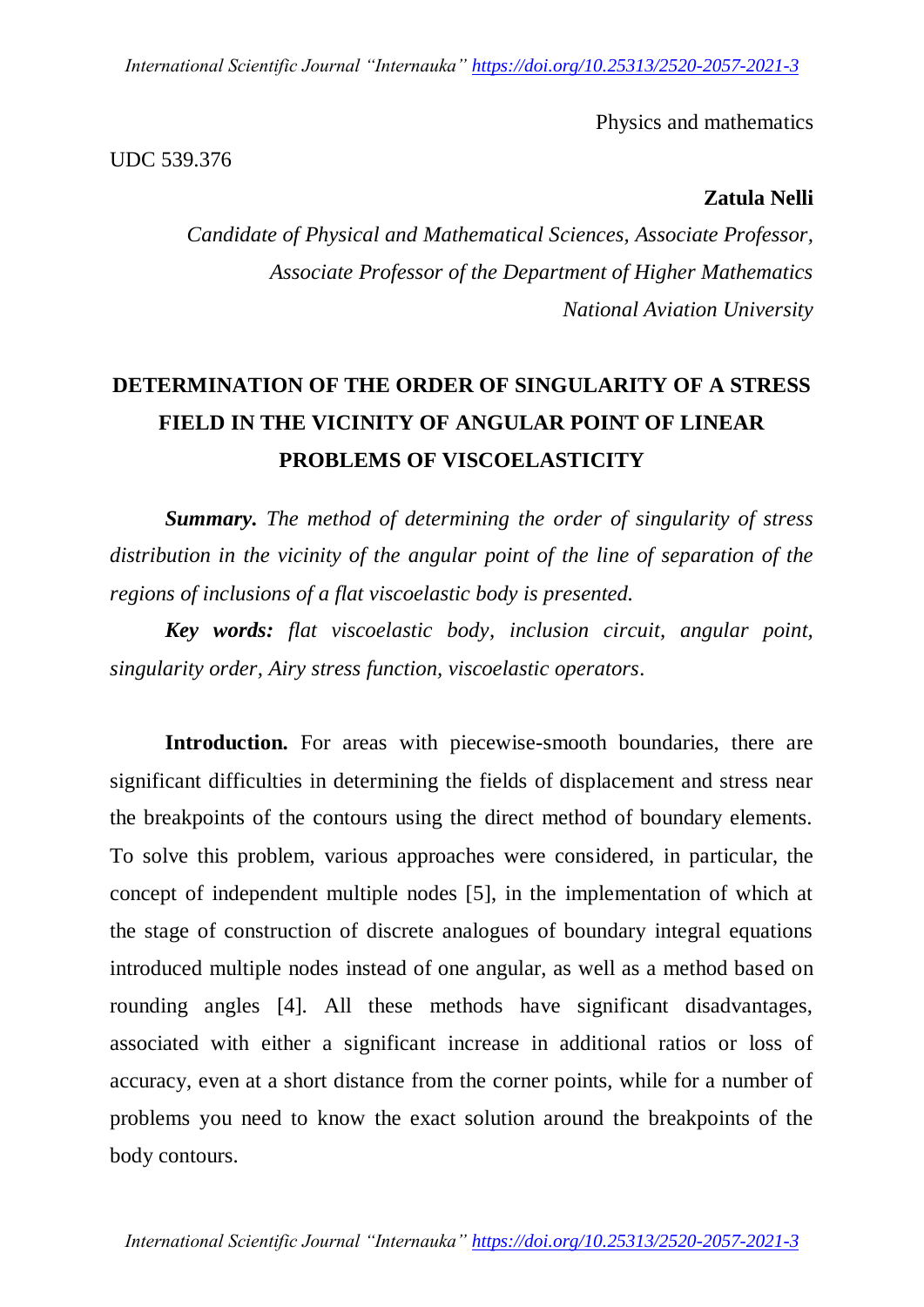**The goal of the work.** Determining the order of the stress field singularity near the angular points of the contours of inclusions of flat viscoelastic piecewise homogeneous bodies.

**Research methods and results.** To take into account the influence of angular point type concentrators on the stress-strain state in a viscoelastic piecewise homogeneous body, the approach proposed in [1] was used to study the stress distribution in the vicinity of the angular point of the section of the cross-sectional areas of a composite elastic body that is in a state of flat deformation.

The study of the stress state of a composite viscoelastic body near the angular point of the line of separation of two regions was performed using Airy stress functions that satisfy the biharmonic equation, boundary conditions and continuity conditions of the respective components of the displacement vector and stress tensor at the line of separation of two regions [2]. In this case, the elastic constants of the materials according to [3] were replaced by viscoelastic operators.

According to [1], the solution of the biharmonic equation

$$
\nabla^4 F_i = 0, \quad (i = 1, 2) \tag{1}
$$

is written in the form:

$$
F_i(r, \theta, t) = r^{s(t)+1} \Phi_i(s(t), \theta), \quad (i = 1, 2),
$$
 (2)

where  $\Phi_i$  (*i* = 1, 2) – Airy stress functions,  $s(t)$  – parameter that depends on time,  $r, \theta$  – geometric parameters of the vicinity the corner point of the dividing line of the two areas.

After substitution (2) in equation (1) we get the usual differential equation of the fourth order

$$
\Phi_i^{(4)} + (2(s(t))^{2} + 2)\Phi_i^{(2)} + ((s(t))^{2} - 1)\Phi_i = 0, \ (i = 1, 2)
$$
 (3)

with boundary conditions on the line of separation

$$
\Phi_1 = \Phi_2, \qquad \Phi'_1 = \Phi'_2 \tag{4}
$$

*International Scientific Journal "Internauka" https://doi.org/10.25313/2520-2057-2021-3*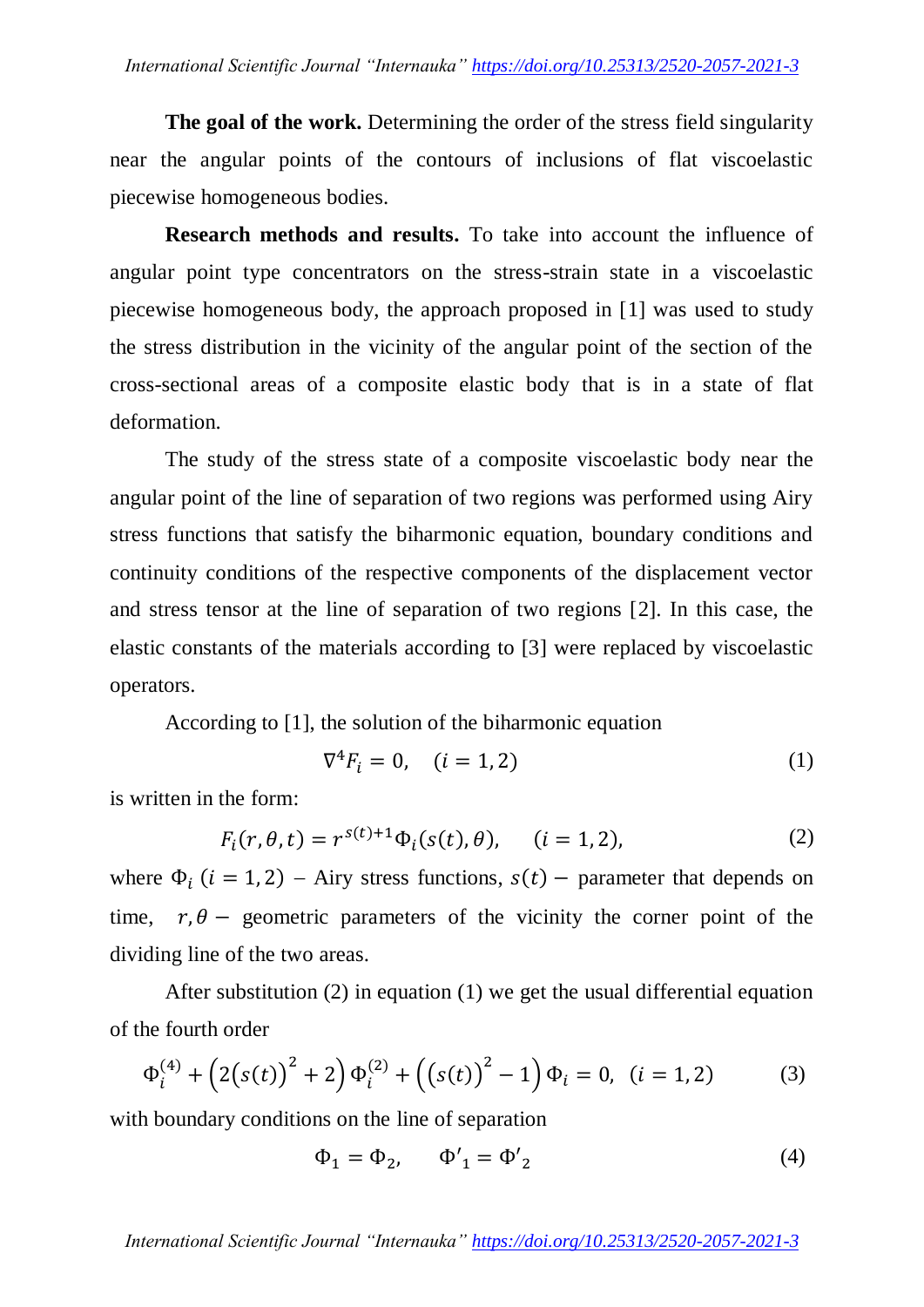and conjugation conditions for solutions

$$
\frac{1+\tilde{v}_1}{\tilde{E}_1} [(1-\tilde{v}_1)\Phi_{11}^{\prime\prime} + (s(t)+1)(1-\tilde{v}_1 - s(t)\tilde{v}_1)\Phi_1] =
$$
\n
$$
= \frac{1+\tilde{v}_2}{\tilde{E}_2} [(1-\tilde{v}_2)\Phi_{21}^{\prime\prime} + (s(t)+1)(1-\tilde{v}_2 - s(t)\tilde{v}_2)\Phi_2],
$$
\n(5)

where  $\tilde{E}_i$ ,  $\tilde{v}_i$ ,  $(i = 1, 2)$  – viscoelastic operators belonging to the class of resolvent operators [3, 6].

The general solution of equation (4) has the following form

$$
\Phi_i(s(t), \theta) = A_i(t) \sin(s(t) + 1)\theta + B_i(t) \cos(s(t) + 1)\theta + C_i(t) \sin(s(t) - 1)\theta + D_i(t) \cos(s(t) - 1)\theta, \qquad i = 1, 2.
$$

Satisfying conditions (4), (5) for the branches  $\theta = 0$  and  $\theta = \alpha$  of the line of separation, we obtain a system of linear algebraic equations for determining the unknown coefficients  $A_i(t)$ ,  $B_i(t)$ ,  $C_i(t)$ ,  $D_i(t)$ ,  $i = 1, 2$ .

The existence of a nontrivial solution requires that the determinant of this system equal to zero:

$$
\Delta(s(t), \tilde{\mu}_s, \tilde{m}_1, \tilde{m}_2) = 0, \tag{6}
$$

where  $\tilde{\mu}_{\scriptscriptstyle S}$  $\tilde{E}_1$  $\tilde{E}_2\Big($  $1+\tilde{v}_2$  $\frac{1 + v_2}{1 + \tilde{v}_1}$ ,  $\widetilde{m}_i = 1 - \widetilde{v}_i$ ,

Solving equation (6), we set the value of  $s(t)$ , which is the root with the least positive real part of this transcendental equation Therefore, the order of the singularity is equal to  $|Res(t) - 1|$ .

**Conclusions.** The study of the peculiarity of the stress state in the flat case for a composite viscoelastic body near the angular point of the line of separation of two areas leads to the determination of the root with the smallest positive integer part of the transcendental equation depending on the viscoelastic parameters  $\tilde{E}_i$ ,  $\tilde{v}_i$ ,  $(i = 1, 2)$  and angle  $\theta$ .

The nature of the stress state at the apex of the angle of a composite flat body is determined by the type of boundary conditions, the viscoelastic